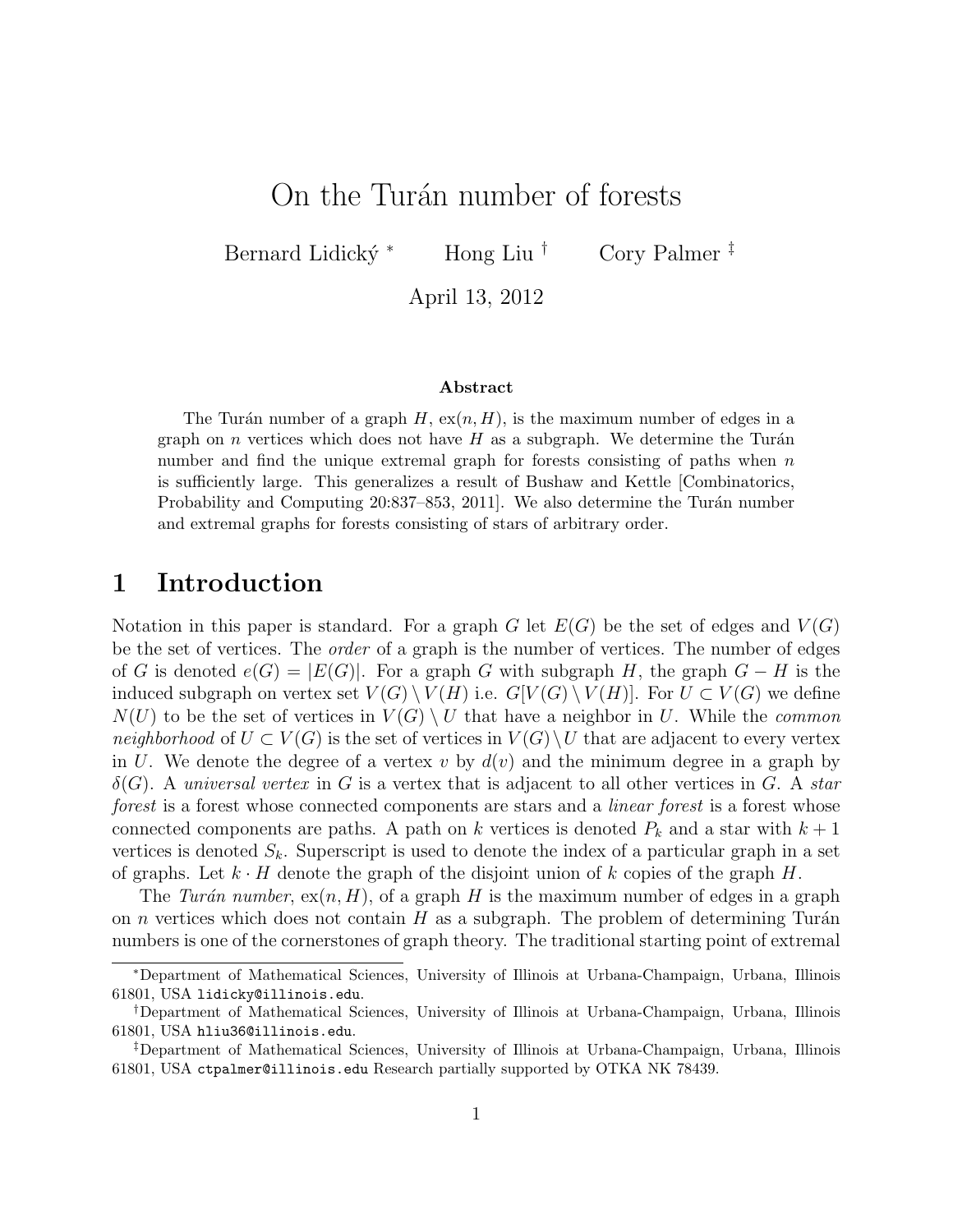graph theory is a theorem of Mantel (see e.g. [\[1\]](#page-12-0)) that the maximum number of edges in a triangle-free graph is  $\lfloor \frac{n^2}{4} \rfloor$  $\frac{a^2}{4}$ . Turán [\[17,](#page-13-0) [18\]](#page-13-1) generalized this result to find the extremal graph of any complete graph. In particular he showed that  $ex(n, K_r) = \left(\frac{r-2}{r-1}\right)^r$  $\frac{r-2}{r-1}$ )  $\cdot \frac{n^2}{2}$  $\frac{v^2}{2}$ . The Erdős-Stone-Simonovits Theorem  $[10, 9]$  $[10, 9]$  states that asymptotically Turán's construction is best-possible for any r-chromatic graph H (as long as  $r > 2$ ). More precisely  $ex(n, H) = \left(\frac{r-2}{r-1}\right)$  $\frac{(r-2)}{(r-1)} \cdot \frac{n^2}{2} + o(n^2).$ Thus when H is bipartite the Erdős-Stone-Simonovits only states that  $ex(n, H) = o(n^2)$ . The Turán number of bipartite graphs includes many classical theorems. For example for complete bipartite graphs Kővári-Sós-Turán Theorem [\[15\]](#page-13-3) gives  $ex(n, K_{s,t}) = O(n^{2-1/s})$  (also see e.g. [\[8,](#page-12-2) [4,](#page-12-3) [12\]](#page-13-4)) and for even cycles Bondy and Simonovits [\[2\]](#page-12-4) have  $ex(n, C_{2k}) \le n^{1+1/k}$ .

In 1959, Erdős and Gallai [\[7\]](#page-12-5) determined the Turán number for paths. We state the theorem here as it is an important tool in our proofs.

<span id="page-1-1"></span>**Theorem 1** ([\[7\]](#page-12-5)). For any  $k, n > 1$ ,  $ex(n, P_k) \leq \frac{k-2}{2}n$ , where equality holds for the graph of disjoint copies of  $K_{k-1}$ .

A well-known conjecture of Erdős and Sós [\[6\]](#page-12-6) states that the Turán number for paths is enough for any tree i.e. a graph G on n vertices and more than  $\frac{k-2}{2}n$  edges contains any tree on  $k$  vertices. A proof of the Erdős-Sós Conjecture for large trees was announced by Ajtai, Komlós, Simonovits and Szemerédi.

A natural extension of the problem is the determination of the Turán number of forests. Erdős and Gallai  $[7]$  considered the graph H consisting of k independent edges (note that *H* is a linear forest) and found  $ex(n, H) = max({k-1 \choose 2} + (k-1)(n-k+1), {2k-1 \choose k}$ . When n is large enough compared to  $k$ , the extremal graph attaining this bound is obtained by adding  $k-1$  universal vertices to an independent set of  $n-k+1$  vertices. This construction clearly does not contain k independent edges as every such edge must include at least one of the universal vertices. This construction forms a model for the constructions presented throughout the paper. Brandt  $[3]$  generalized the above result by proving that any graph  $G$ with  $e(G) > \max\left\{\binom{k-1}{2} + (k-1)(n-k+1), \binom{2k-1}{k}\right\}$  contains every forest on k edges without isolated vertices.

Recently, Bushaw and Kettle [\[5\]](#page-12-8) found the Turán number and extremal graph for the linear forest with components of the same order  $l > 2$ . When  $l = 3$  this proves a conjecture of Gorgol [\[14\]](#page-13-5). We generalize this theorem by finding the Tur´an number and extremal graph for arbitrary linear forests.

<span id="page-1-0"></span>**Theorem 2.** Let F be a linear forest with components of order  $v_1, v_2, \ldots, v_k$ . If at least one  $v_i$  is not 3, then for n sufficiently large,

$$
ex(n,F) = \left(\sum_{i=1}^k \left\lfloor \frac{v_i}{2} \right\rfloor - 1\right) \left(n - \sum_{i=1}^k \left\lfloor \frac{v_i}{2} \right\rfloor + 1\right) + \left(\sum_{i=1}^k \left\lfloor \frac{v_i}{2} \right\rfloor - 1\right) + c,
$$

where  $c = 1$  if all  $v_i$  are odd and  $c = 0$  otherwise. Moreover, the extremal graph is unique.

Notice that the theorem avoids the case of linear forest with every component of order three. This case was solved by Bushaw and Kettle [\[5\]](#page-12-8). We will also solve it as a special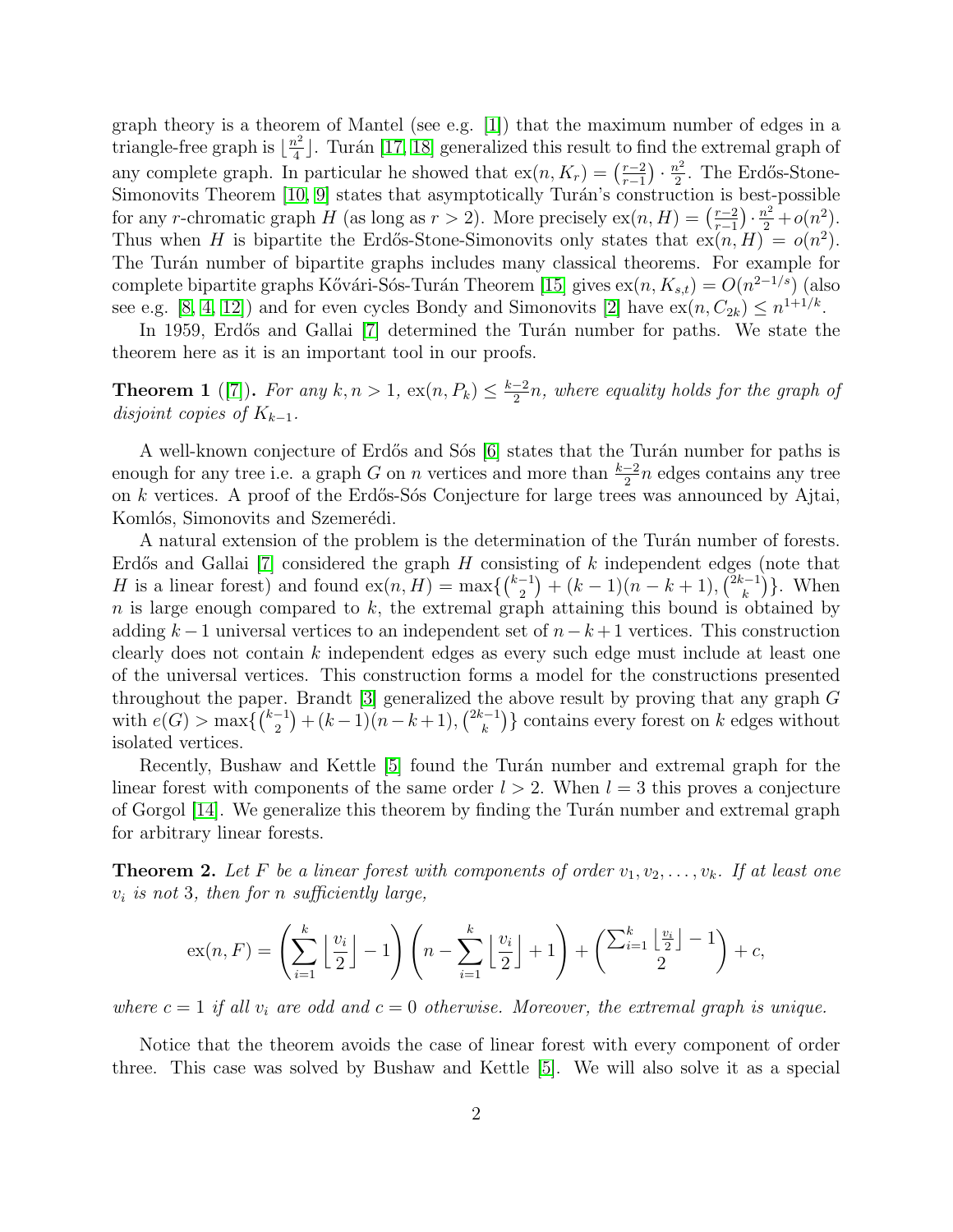case of a star forest handled by Theorem [3](#page-2-0) as  $P_3$  is the star with two leaves  $S_2$ . We prove Theorem [2](#page-2-1) in Section 2 and describe the unique F-free graph on n vertices with  $ex(n, F)$ edges.

Another motivation is the following conjecture of Goldberg and Magdon-Ismail [\[13\]](#page-13-6):

Let F be a forest with k components, then every graph G with at least  $e(F) + k$ vertices and average degree >  $e(F) - 1$  contains F as a subgraph.

This is a natural generalization of the Erdős-Sós Conjecture, however it is false. From Theorem [2,](#page-1-0) some simple calculation shows that the conjecture fails for linear forests with at least two components of even order.

We also investigate the other extreme case when each component is a star and we determine the Turán number find all the extremal graphs.

<span id="page-2-0"></span>**Theorem 3.** Let  $F = \bigcup_{i=1}^k S^i$  be a star forest where  $d_i$  is the maximum degree of  $S^i$  and  $d_1 \geq d_2 \geq \cdots \geq d_k$ . For n sufficiently large, the Turán number for F is

$$
ex(n, F) = \max_{1 \leq i \leq k} \left\{ (i-1)(n-i+1) + {i-1 \choose 2} + \left\lfloor \frac{d_i-1}{2}(n-i+1) \right\rfloor \right\}.
$$

Note that for a single component, Theorem [3](#page-2-0) describes the Turán number of a star i.e. the maximum number of edges in a graph of fixed maximum degree. We prove Theorem [3](#page-2-0) and characterize all extremal graphs in Section [3.](#page-7-0) The last section contains a result about forests with small components. In the proofs of Theorem [2](#page-1-0) and Theorem [3](#page-2-0) we make no attempt to minimize the bound on n.

## <span id="page-2-1"></span>2 Linear forests

We first consider the Turán problem for a linear forest. Throughout this section, unless otherwise specified, F is a linear forest i.e.  $F = \bigcup_{i=1}^{k} P^i$ , such that  $P^i$  is a path on  $v_i$  vertices and  $v_1 \ge v_2 \ge \cdots \ge v_k \ge 2$ .

Bushaw and Kettle [\[5\]](#page-12-8) determined the Turán number and extremal graph for forests of paths of the same order.

<span id="page-2-2"></span>**Theorem 4** ([\[5\]](#page-12-8)). Let F be a linear forest such that each component has order  $\ell$ . For n large enough if  $\ell = 3$ , then

$$
ex(n, k \cdot P_3) = {k-1 \choose 2} + (n - k + 1)(k - 1) + \left\lfloor \frac{n - k + 1}{2} \right\rfloor.
$$

if  $\ell \geq 4$ , then

$$
\mathrm{ex}(n,k\cdot P_\ell) = \binom{k\left\lfloor \frac{\ell}{2} \right\rfloor - 1}{2} + \left(k\left\lfloor \frac{\ell}{2} \right\rfloor - 1\right)\left(n - k\left\lfloor \frac{\ell}{2} \right\rfloor + 1\right) + c,
$$

where  $c = 1$  if  $\ell$  is odd, and  $c = 0$  if  $\ell$  is even.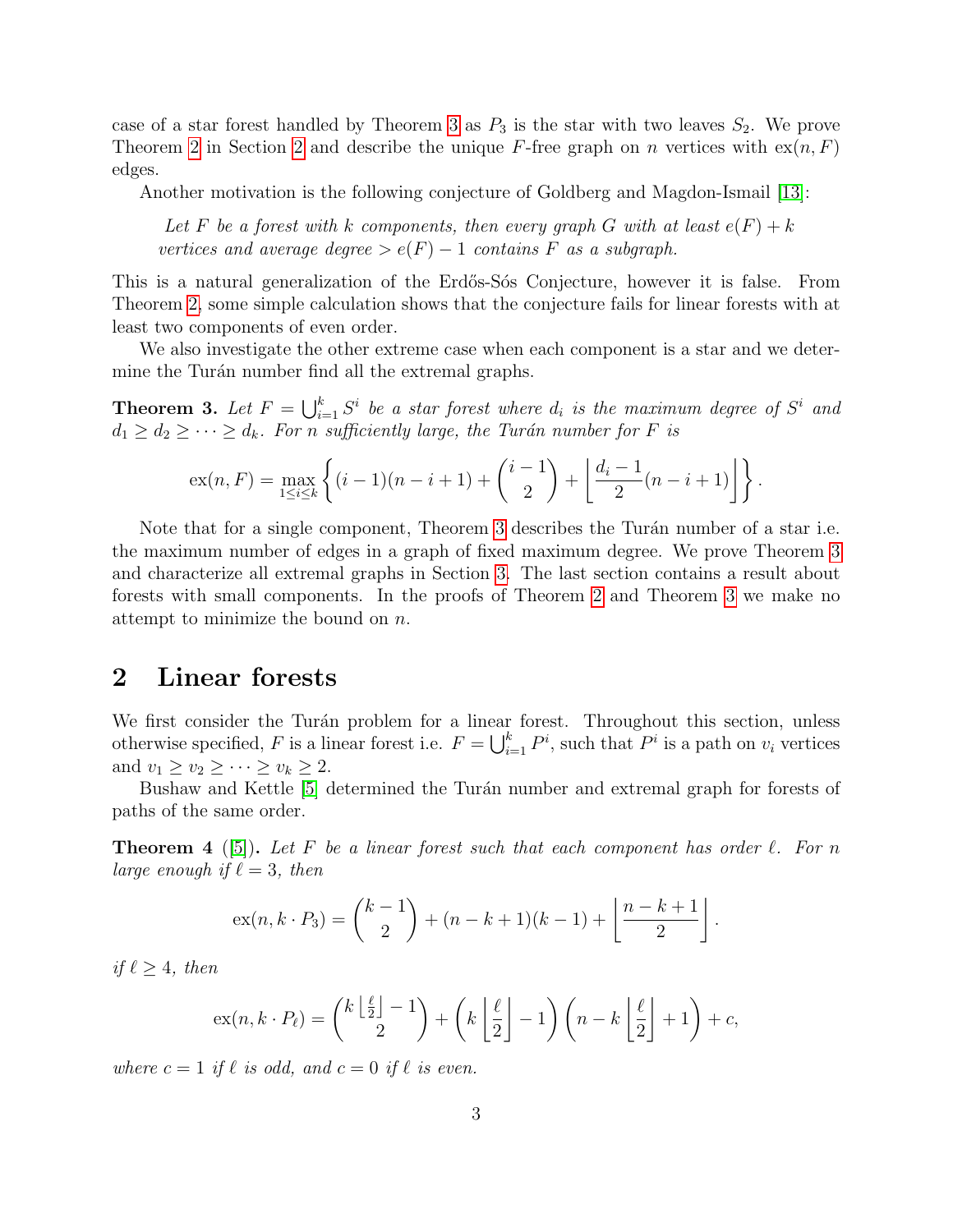

<span id="page-3-0"></span>Figure 1:  $G_F(n)$ , (a) is the case where at least one path F is of even order, (b) is the case where all paths in F are of odd order. Figure (c) is the extremal graph for  $k \cdot P_3$ .

The extremal graph for k copies of  $P_3$  is a set of  $k-1$  universal vertices and a maximal matching among the  $n - k + 1$  remaining vertices. See Figure [1\(](#page-3-0)c). We note that that this is the extremal graph for  $k \cdot S_2$  in Section [3.](#page-7-0) The extremal graph for longer paths is in Figure [1\(](#page-3-0)a) and (b) with  $k \frac{1}{2}$  $\lfloor \frac{l}{2} \rfloor - 1$  universal vertices.

Let F be a linear forest where at least one  $v_i$  is not 3. Define  $G_F(n)$  to be the graph on n vertices with a set U of  $\left(\sum_{i=1}^{k} \lfloor v_i/2 \rfloor\right) - 1$  universal vertices together with a single edge in  $G_F(n) - U$  if each  $v_i$  is odd or  $n-|U|$  independent vertices otherwise (see Figure [1\)](#page-3-0). Observe that  $G_F(n)$  is F-free. Indeed, any path  $P^i$  in  $G_F(n)$  uses at least  $\lfloor v_i/2 \rfloor$  vertices from U, and  $|U| < \sum_i \lfloor v_i/2 \rfloor$ . When every component is the same, then  $G_F(n)$  is exactly the extremal graph given by Bushaw and Kettle [\[5\]](#page-12-8). We show that  $G_F(n)$  is the unique extremal graph for a linear forest  $F$ .

First, let us consider the base case when  $F$  consists of only two paths and by Theorem  $4$ we may assume they are of different lengths.

<span id="page-3-2"></span>**Theorem 5.** Suppose  $F = P_a \cup P_b$ , with  $a > b \geq 2$ . Let G be any F-free n-vertex graph with  $n \geq {a \choose a}$  $\binom{a}{a/2}^2 a^4 b^4$ . Then  $e(G) \leq e(G_F(n))$ , with equality only when  $G \simeq G_F(n)$ .

We use a standard trick to reduce the problem to graphs with large minimum degree.

<span id="page-3-1"></span>**Lemma 6.** Suppose  $F = P_a \cup P_b$ , with  $a > b \ge 2$ . Let G be any F-free n-vertex graph with  $n \geq {a \choose a}$  $\binom{a}{a/2}a^2b^2$  and  $\delta(G) \geq \lfloor a/2 \rfloor + \lfloor b/2 \rfloor - 1$ . Then  $e(G) \leq e(G_F(n))$ , with equality only when  $G \simeq G_F(n)$ .

We first show how Lemma [6](#page-3-1) implies Theorem [5](#page-3-2) and we give the proof of the lemma afterwards.

*Proof of Theorem [5](#page-3-2) using Lemma [6.](#page-3-1)* Suppose G is an extremal graph for F on  $n > \binom{a}{a}$  $(a_{a/2}^a)^2 a^4 b^4$ vertices and  $e(G) \geq e(G_F(n))$ . We start by removing vertices of small degree from G. Suppose that there exists a vertex v in G with  $d(v) < \delta(G_F(n)) = |a/2| + |b/2| - 1$ . Let  $G^n = G$ . We then define  $G^{n-1} = G^n - \{v\}$ . We keep constructing  $G^{i-1}$  from  $G^i$  by removing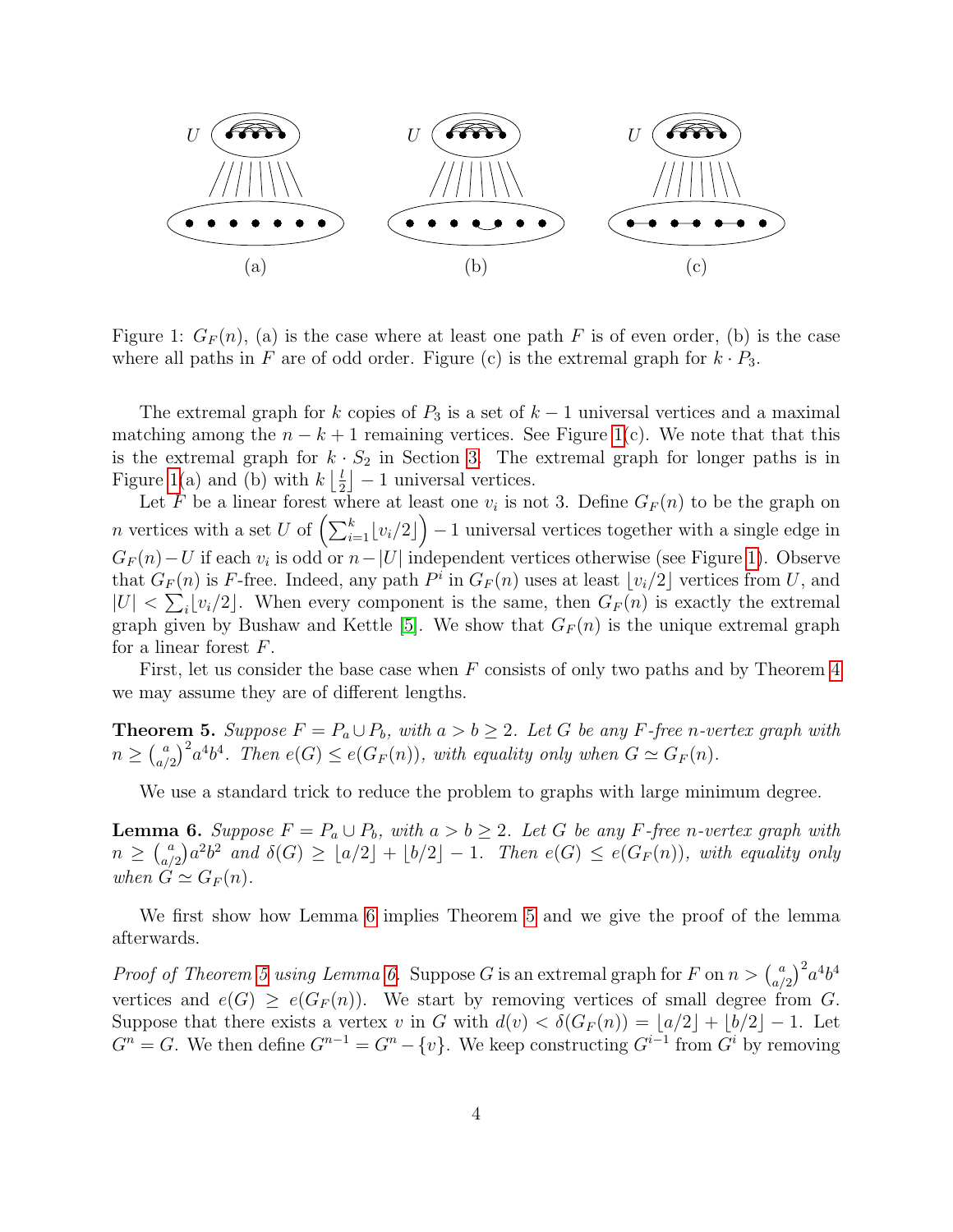a vertex of degree less then  $\delta(G_F(i))$ . The process continues while  $\delta(G^i) < \delta(G_F(i))$ . Notice that

$$
e(G^{i-1}) - e(G_F(i-1)) \ge e(G^i) - e(G_F(i)) + 1.
$$

Hence the process terminates after  $n - \ell$  steps. We get  $G^{\ell}$  with  $\delta(G^{\ell}) \geq \delta(G_F(\ell))$  and

$$
\binom{\ell}{2} \ge e(G^{\ell}) \ge e(G_F(\ell)) + n - \ell = (\lfloor a/2 \rfloor + \lfloor b/2 \rfloor - 1)\ell + n - \ell + O(a^2b^2),
$$

this implies  $\ell > \sqrt{2n} \geq {a \choose a}$  $a_{a/2}^a$ ) $a^2b^2$ . Since  $e(G^{\ell}) > e(G_F(\ell))$ , Lemma [6](#page-3-1) then implies  $F \subseteq G^{\ell} \subseteq$ G, a contradiction.

Proof of Lemma [6.](#page-3-1) Let G be an extremal graph for F with  $\delta(G) \geq |a/2| + |b/2| - 1$ . First we show that there is a set  $U_a$  of  $|a/2|$  vertices in which all the vertices share a large common neighborhood, in particular more than  $a + b$  common neighbors. Such a  $U_a$  can be easily extended to a copy of  $P_a$ , which implies  $G - U_a$  must be  $P_b$ -free. However,  $G - U_a$  is not  $P_{b-2}$ -free and hence we can find a set  $U_b$  of  $\lfloor b/2 \rfloor - 1$  vertices that share a large common neighborhood. Then we show that  $G - U_a - U_b$  has at most one edge, which then implies  $G \subseteq G_F(n)$ .

Because  $e(G) \ge e(G_F(n)) > \text{ex}(n, P_a)$  we have  $P_b \subseteq P_a \subseteq G$ . The following claim is a special case of Lemma 2.3 in [\[5\]](#page-12-8). We include a proof for the sake of completeness.

<span id="page-4-0"></span>**Claim 1.** Let  $P_x$  be a path such that  $x = a$  or  $x = b$ . Every  $P_x$  in G contains at least  $\left\lfloor \frac{x}{2} \right\rfloor$  $\frac{x}{2}$ vertices with common neighborhood larger than  $\frac{1}{x\left(\lfloor \frac{x}{x/2} \rfloor\right)} n$ .

*Proof.* For simplicity we prove for  $P_x = P_a$  and note that the proof for  $P_x = P_b$  is the same (we do not use the fact that  $a > b$ ). The graph G does not contain the forest  $P_a \cup P_b$ , so the graph  $G - P_a$  is  $P_b$ -free. Thus  $e(G - P_a) \leq \frac{b-2}{2}(n-a)$  by Erdős-Gallai (Theorem [1\)](#page-1-1). Because  $e(G) \geq e(G_F(n))$  the number of edges between  $P_a$  and  $G - P_a$  is at least  $e(G_F(n)) - {a \choose 2}$  $\binom{a}{2} - \frac{b-2}{2}(n-a).$ 

Let  $n_0$  be the number of vertices in  $G - P_a$  with at least  $\lfloor \frac{a}{2} \rfloor$  $\frac{a}{2}$  neighbors in  $P_a$ . Therefore the number of edges between  $P_a$  and  $G - P_a$  is at most  $n_0 a + (n - a - n_0)(\frac{a}{2})$  $\frac{a}{2}$ ] – 1). So

$$
e(G_F(n)) - \binom{a}{2} - \frac{b-2}{2}(n-a) \le n_0 a + (n-a-n_0) \left( \left\lfloor \frac{a}{2} \right\rfloor - 1 \right).
$$

Substituting the value of  $e(G_F(n))$  and solving for  $n_0$  we get

$$
n_0 \ge \frac{n/2 + O(a^2b^2)}{a - \lfloor \frac{a}{2} \rfloor + 1}.
$$

There are  $\binom{a}{a}$  $\begin{pmatrix} a \\ \frac{a}{2} \end{pmatrix}$  sets of vertices of order  $\begin{pmatrix} \frac{a}{2} \end{pmatrix}$  $\frac{a}{2}$  in  $P_a$ . Thus there is some set with a common neighborhood of order at least

$$
\frac{n_0}{\binom{a}{\lfloor \frac{a}{2} \rfloor}} \ge \frac{n}{2a\binom{a}{\lfloor \frac{a}{2} \rfloor}} > a+b.
$$

 $\Box$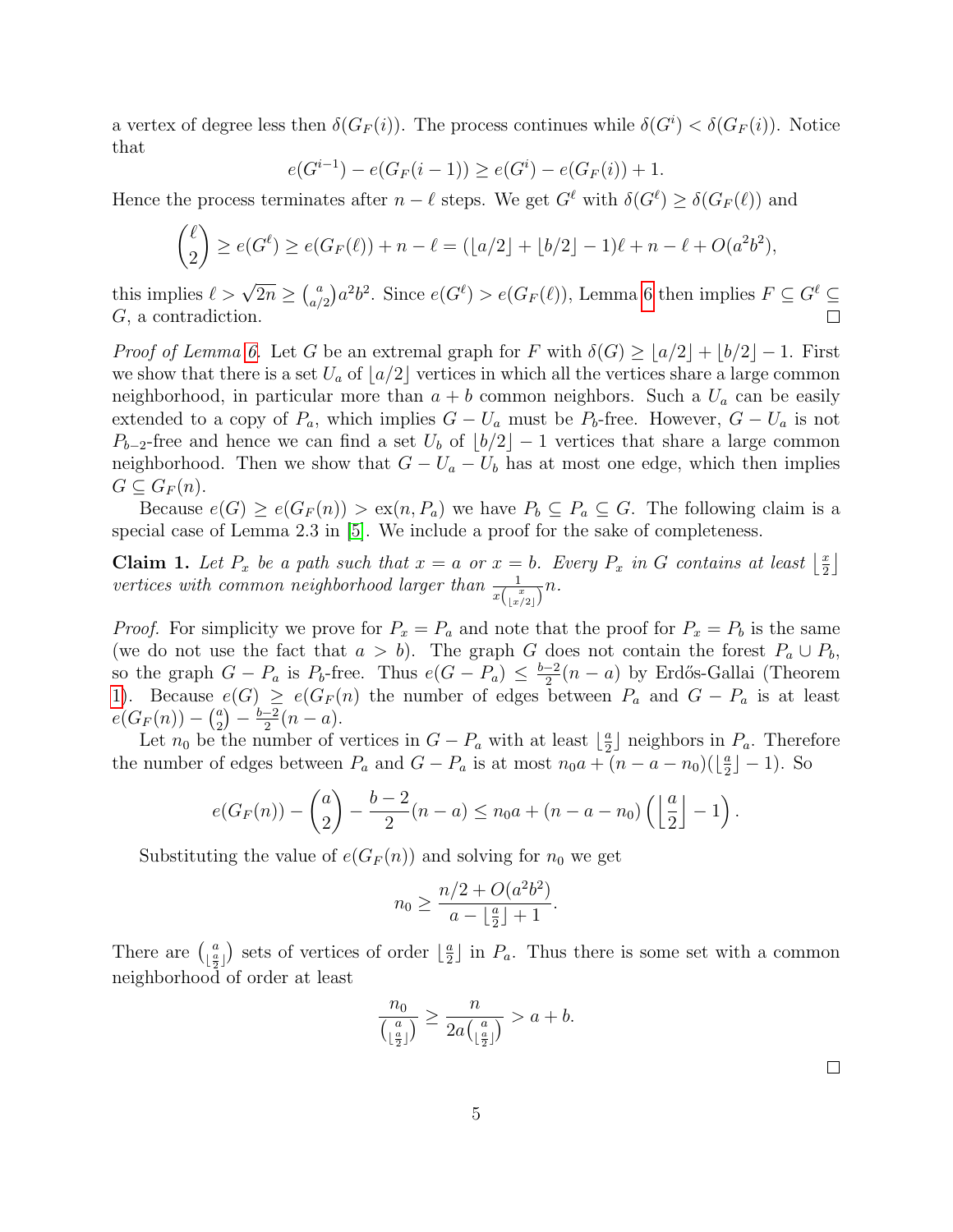As G is not  $P_a$ -free, let  $U_a$  be a set of vertices of large common neighborhood with  $|U_a| = \lfloor \frac{a}{2} \rfloor$  $\frac{a}{2}$  whose existence is guaranteed by Claim [1.](#page-4-0)

Observe that  $G - U_a$  is  $P_b$ -free. Indeed, suppose there is a copy of  $P_b$  in  $G - U_a$  and  $U_a$  can be extended to  $P_a$  avoiding vertices of  $P_b$ , since  $U_a$  has more than  $a + b$  common neighbors. Thus  $F \subseteq G$  which is a contradiction.

We now distinguish three cases based on the value of b. If  $b = 2$ , then  $G - U_a$  is  $P_2$ -free, namely  $G - U_a$  is empty. Thus  $G \subseteq G_F(n)$ .

Suppose that  $b = 3$ . Hence  $G - U_a$  contains only isolated edges and vertices as it does not contain a copy of  $P_3$ . If uv is an edge in  $G - U_a$  then both u and v have a neighbor in  $U_a$  due by the minimum degree  $\delta(G) \geq |a/2| \geq 2$ . Furthermore, at most one of u and v is not adjacent to all vertices of  $U_a$ , otherwise a graph obtained from G by removing the edge uv and adding all edges between  $\{u, v\}$  and  $U_a$  has more edges while it is still F-free, which contradicts the extremality of G. Let z be a vertex in  $U_a$ . When a is even, then  $U_a \setminus z$ together with an edge in  $G - U_a$  complete a copy of  $P_a$ , and  $N(z) \cup \{z\}$  contains a  $P_3 = P_b$ , see Figure [2\(](#page-5-0)a), thus  $F \subseteq G$ , contradiction. So  $G - U_a$  is empty if a is even. When a is odd, then two edges in  $G - U_a$  together with  $U_a \setminus z$  complete a copy of  $P_a$ , and again  $N(z) \cup \{z\}$ contains a  $P_b$ , see Figure [2\(](#page-5-0)b), thus  $G - U_a$  has at most one edge. Therefore  $G \subseteq G_F(n)$ .



<span id="page-5-0"></span>Figure 2: Cases for  $b = 3$ .

Now we may assume  $b \geq 4$ . Let  $|V(G - U_a)| = n'$ . Denote by G' the graph obtained by deleting  $\lfloor a/2 \rfloor$  universal vertices from  $G_F(n)$ , clearly  $|V(G')| = n'$ .

If  $G - U_a$  is  $P_{b-2}$ -free, then  $e(G - U_a) \leq (\frac{b}{2} - 2)n' < (\lfloor \frac{b}{2} \rfloor)$  $\frac{b}{2} \rfloor - 1)n' - \binom{\lfloor \frac{b}{2} \rfloor}{2} = e(G'),$  which implies  $e(G) < e(G_F(n))$  which is a contradiction. Thus we may assume  $G - U_a$  is not  $P_{b-2}$ -free. Take a maximum path, P, in  $G - U_a$  and let u be an end vertex. Since  $G - U_a$  is  $P_b$ -free, P has at most  $b-1$  vertices. Then

$$
d(u) - (|V(P)| - 1) \ge \delta(G) - b + 2 \ge \lfloor a/2 \rfloor + \lfloor b/2 \rfloor - 1 - b + 2 = \lfloor a/2 \rfloor - \lceil b/2 \rceil + 1 \ge 1.
$$

Thus u has a neighbor, say w, not in P. Furthermore w must be in  $U_a$ , since otherwise we could extend P to a longer path in  $G-U_a$ . Then P with w and a neighbor of w in  $G-U_a-P$ form a  $P_b$ . By Claim [1](#page-4-0) there is a set of  $\lfloor b/2 \rfloor$  vertices of  $P_b$  with a common neighborhood of order at least  $a + b$ . Note that all vertices in this  $P_b$  except w are in  $G - U_a$ . Thus we find a set of vertices in  $G - U_a$  of order  $|b/2| - 1$ , call it  $U_b$ , with a large common neighborhood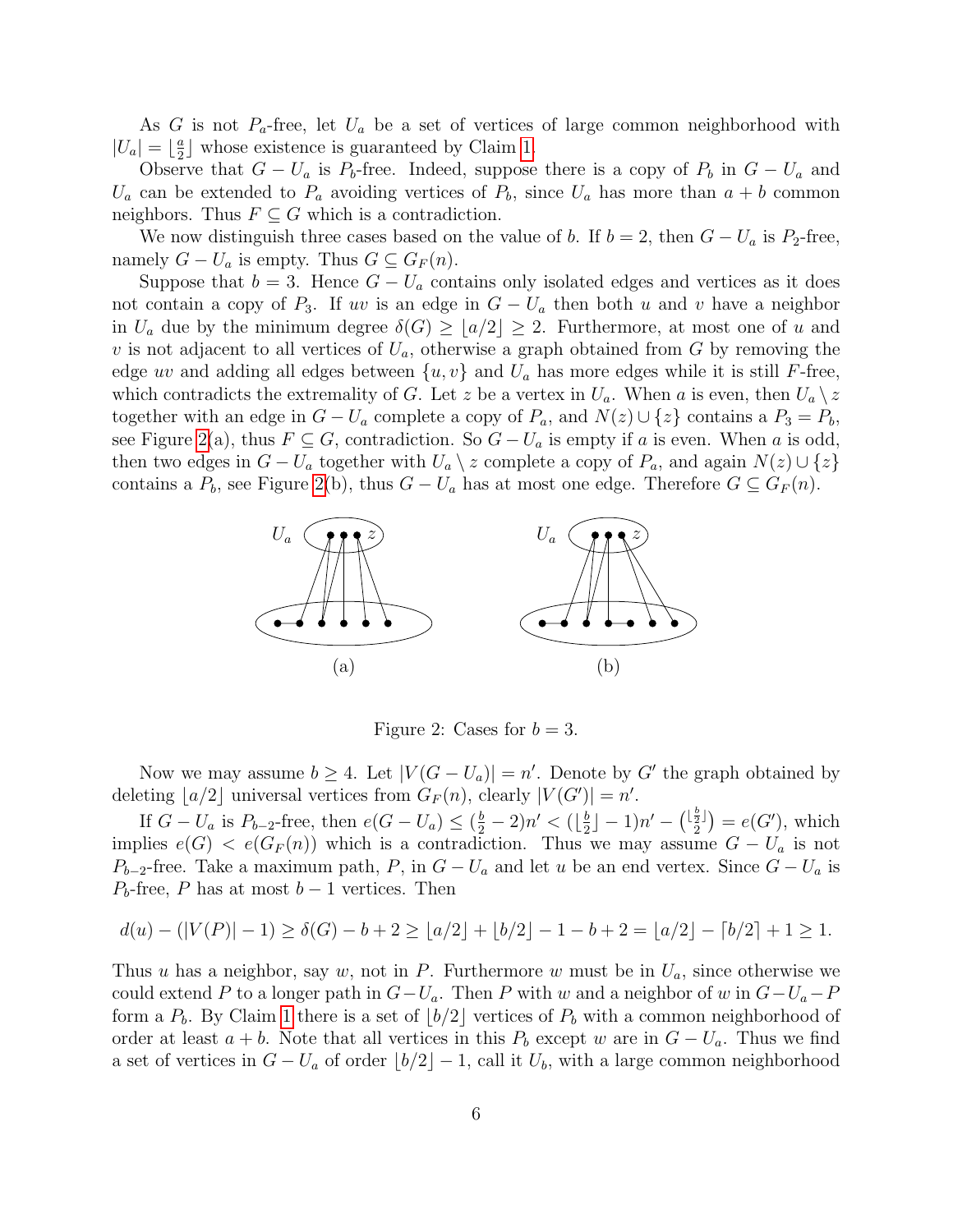$(U_b$  is nonempty since  $b \geq 4$ ). We are done if we show  $G - U_a - U_b$  is empty if one of a and b is even or has at most one edge when they are both odd, as this implies  $G \subseteq G_F(n)$ .

### Claim 2. G is connected.

Suppose for contradiction that  $G$  is not connected. Then there exists a connected component C in G not containing  $U_a$ . The minimum degree  $|a/2| + |b/2| - 1 \ge b - 1$  implies that it is possible to find  $P_b$  in C (for example by a greedy algorithm). It contradicts the claim that  $G - U_a$  is  $P_b$ -free.  $\Box$ 

Let H be a graph and let  $U \subset V(H)$  such that U has at least  $|U|+3$  common neighbors. Furthermore, let  $1 \leq c \leq |U| + 1$ .

<span id="page-6-1"></span>**Claim 3.** Let  $v \in N(U)$  be an endpoint of  $P_t$  in  $H - U$  where  $1 \le t \le 3$ . Then H contains a path P of order  $2c - 2 + t$  such that  $|P \cap U| = c - 1$ .

Let  $u \in U$  be a neighbor of v. Let P' be a path in H of order  $2c - 2$  starting at u and avoiding vertices of  $P_t$  and having at most  $c-1$  vertices of U. It can be obtained in a greedy way from U and  $N(U) \setminus V(P_t)$  by alternating between U and  $N(U) \setminus V(P_t)$ . The path  $P_t$ can be used for extending  $P'$  and finding a path of order  $2c - 2 + t$ . See Figure [3\(](#page-6-0)a) for case  $t=3$ .



<span id="page-6-0"></span>Figure 3: Finding a long path.

<span id="page-6-2"></span>**Claim 4.** If there exist nonadjacent u,  $v \in N(U)$  both of degree at least one in  $H-U$  then H contains a path P of order  $2c + 1$  such that  $|P \cap U| = c - 1$ .

If there is a common neighbor of  $u$  and  $v$  then the claim follows from Claim [3](#page-6-1) because u is an endpoint of a path of order three. Let  $u'$  and  $v'$  be distinct neighbors of u and v, respectively, in  $H-U$ . A greedily obtainable path with end vertices u and v avoiding u' and v' of order  $2c-1$  can be extended by u' and v' to a path of order  $2c+1$ . See Figure [3\(](#page-6-0)b).  $\Box$ 

**Claim 5.** There are at most two vertices in  $N(U_b) \setminus U_a$  that are not adjacent to all vertices of  $U_a$ .

Notice that if a vertex is not adjacent to all vertices of  $U_a \cup U_b$  then it has degree at least one in  $G - U_a - U_b$  because of the minimum degree condition. If there are at least three such vertices, Claim [3](#page-6-1) or Claim [4](#page-6-2) applies with  $H = G - U_a$ ,  $U_b$  in place of U and  $c = \lfloor \frac{b}{2} \rfloor$  $rac{b}{2}$ . It leads to existence of a path of order  $2\lfloor\frac{b}{2}\rfloor$  $\frac{b}{2}$  + 1 in  $G - U_a$  which is a contradiction.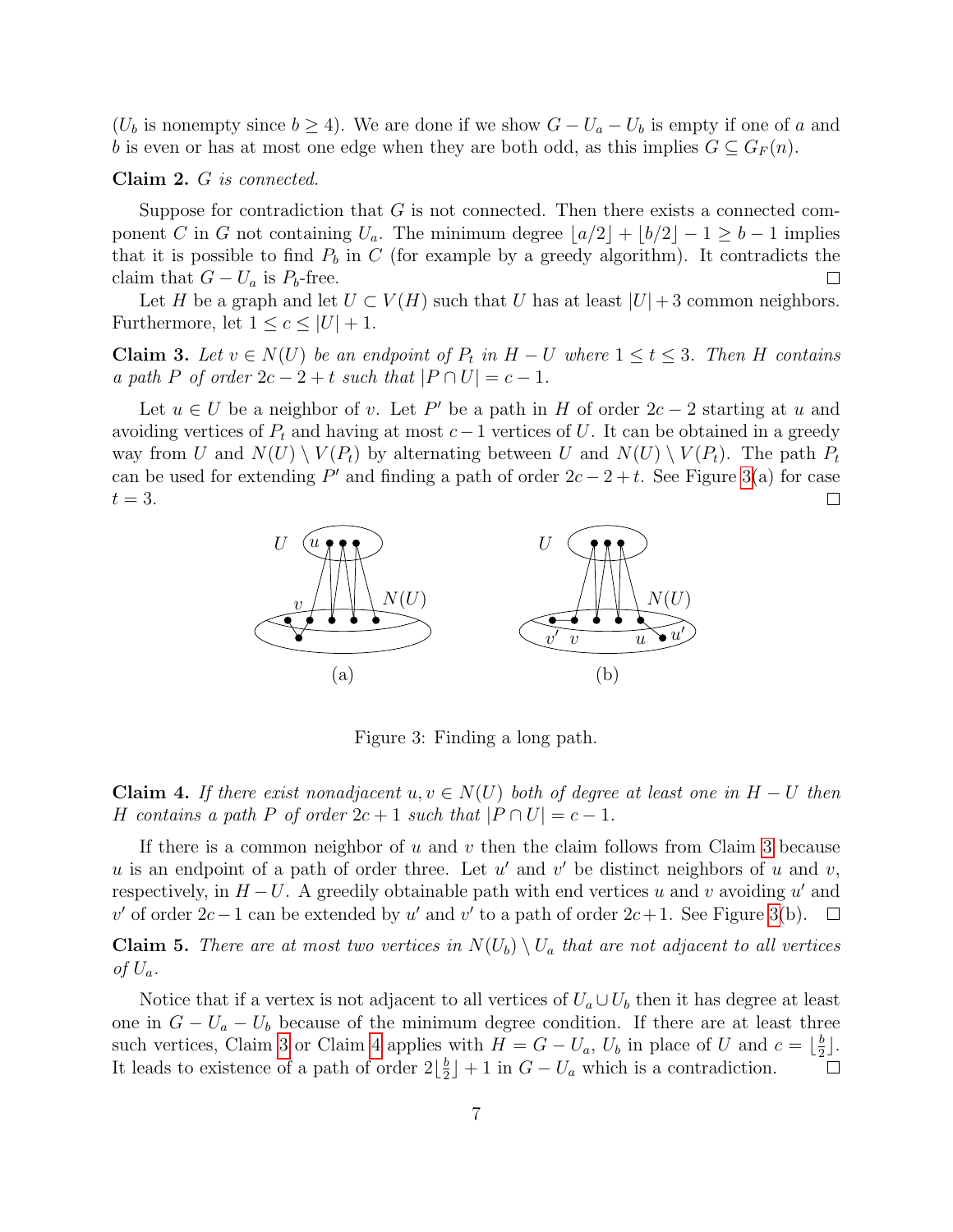Let U be  $U_a \cup U_b$ . The previous claim together with the fact that vertices of  $U_b$  have many common neighbors implies that there is a common neighborhood of  $U$  of order at least  $\overline{n}$  $\frac{n}{b\binom{b}{b/2}}$  – 2. Hence whenever we find in G a path of order a using at most  $\lfloor \frac{a}{2} \rfloor$  $\frac{a}{2}$ ] – 1 vertices of U or a path of order b using at most  $\lfloor \frac{b}{2} \rfloor$  $\frac{b}{2}$  – 1 vertices of U then we can easily find the other path of F.

**Claim 6.** Every vertex in  $G-U$  is adjacent to a vertex of  $U$ .

If a vertex  $v$  is not adjacent to any vertex of  $U$  then by connectivity and minimum degree condition of G it is easy to find a vertex  $u \in N(U)$  such that u is an end vertex of a path of order [3](#page-6-1). Hence Claim 3 applies and gives a path of order b using  $\lfloor \frac{b}{2} \rfloor$  $\frac{b}{2}$ ] – 1 vertices of U which is a contradiction.

Hence  $N(U)$  are all the vertices of  $G - U$ . Claim [3](#page-6-1) implies that  $G - U$  is P<sub>3</sub>-free and together with Claim [4](#page-6-2) this implies that  $G-U$  contains at most one edge. Moreover, if a or b is even, Claim [3](#page-6-1) implies that  $G - U$  is P<sub>2</sub>-free. Hence  $G - U$  contains no edges if a or b is even and contains at most one edge if both  $a$  and  $b$  are odd. Therefore,  $G$  is a subgraph of  $G_F(n)$ .  $\Box$ 

Now we are ready to prove Theorem [2.](#page-1-0)

*Proof of Theorem [2.](#page-1-0)* We proceed the proof by induction on k, the number of paths in F. The base case,  $k = 2$ , is given by Theorem [5.](#page-3-2) Assume it is true for  $1 \leq \ell \leq k - 1$ . Pick j such that  $1 \leq j \leq k$  and  $F' = F - P^j$  is not  $(k-1) \cdot P_3$ . Let G be an extremal graph for F. Take a  $P^j$  in G, by Claim [1,](#page-4-0) it contains a set  $U_j$  of  $\lfloor v_j/2 \rfloor$  vertices, whose vertices have many common neighbors. Similarly,  $G - U_j$  has to be F'-free, then by induction hypothesis  $G-U_j \simeq G_{F'}$ , thus  $G \subseteq G_F(n)$ . Hence  $G_F(n)$  is the unique extremal graph.  $\Box$ 

## <span id="page-7-0"></span>3 Star forests

In this section we give a proof of Theorem [3.](#page-2-0)

Let  $F = \bigcup_{i=1}^{k} S^i$  be a star forest as in the statement of Theorem [3.](#page-2-0) Let  $d_i$  be the maximum degree of  $S^i$ . Recall that  $d_1 \geq d_2 \geq \cdots \geq d_k$ .

We begin by describing the extremal graph for F. Let  $F(n, i)$  be a graph obtained by adding a set U of  $i-1$  universal vertices to an extremal graph, H, for  $S^i$  on  $n-i+1$ vertices. See Figure [4.](#page-8-0) Observe that H is a  $(d_i - 1)$ -regular graph if one of  $(d_i - 1)$  and  $n-i+1$  is even and n large enough (see [\[16\]](#page-13-7)). If both are odd, then H has exactly one vertex of degree  $(d_i - 2)$  and the remaining vertices have degree  $(d_i - 1)$ . Therefore we have  $e(H) = \left\lfloor \frac{d_i - 1}{2}(n - i + 1) \right\rfloor.$ 

Observe that for all  $1 \leq i \leq k$ ,  $F(n,i)$  is F-free. Indeed, each star  $S^1, \ldots, S^{i-1}$  must have at least one vertex from U and  $S^i$  is not a subgraph of  $F(n, i) - U$ .

Throughout the proof, unless otherwise specified, i is always the index maximizing the number of edges. Notice that  $e(F(n, i))$  is equal to the Turán number claimed by the theorem, i.e.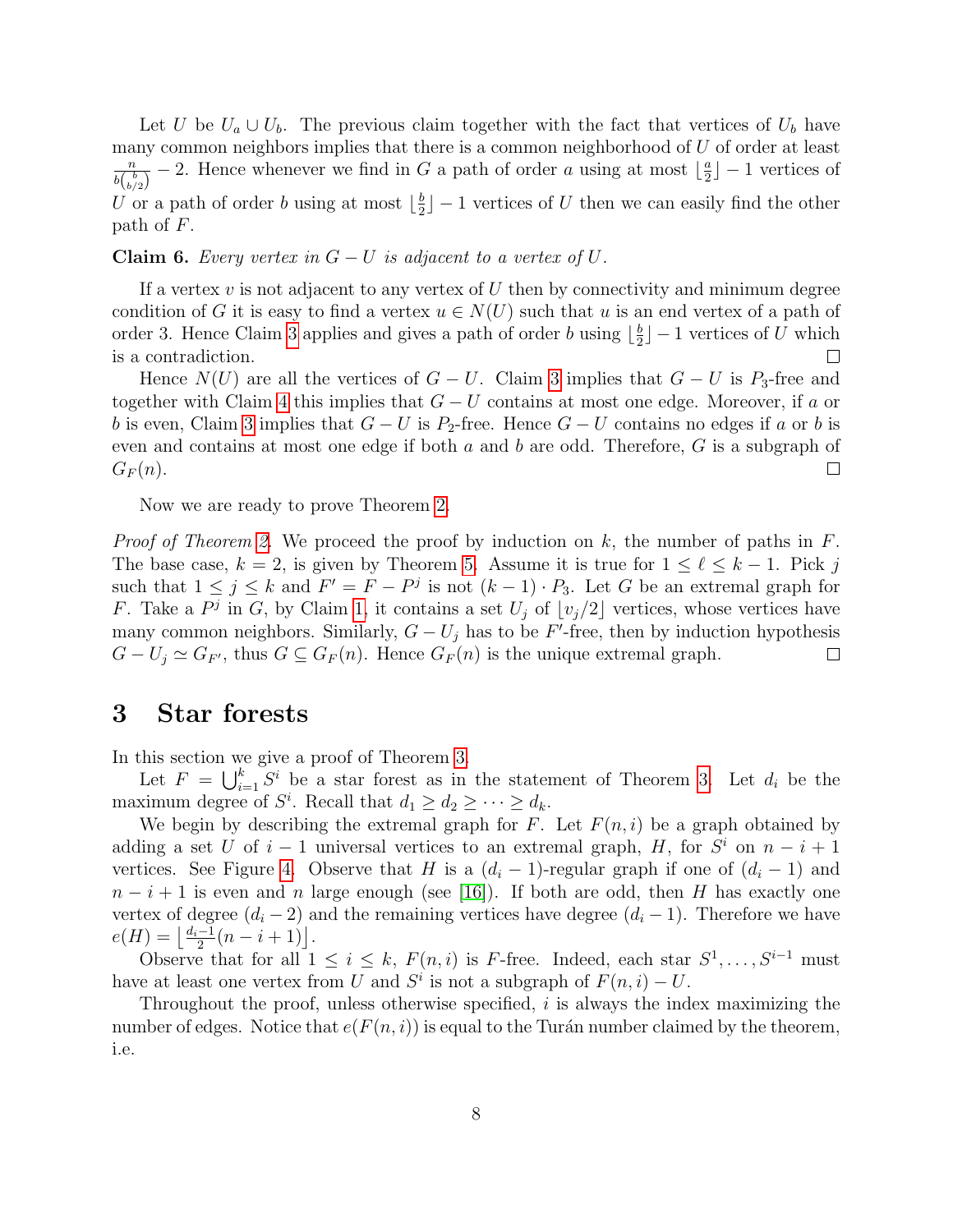

<span id="page-8-0"></span>Figure 4: The extremal graph for a star-forest.

$$
e(F(n,i)) = \left\lfloor \left(i-1+\frac{d_i-1}{2}\right)n - \frac{i-1}{2}(i+d_i-1)\right\rfloor.
$$

<span id="page-8-2"></span>Define  $f_i = i - 1 + \frac{d_i - 1}{2}$ , namely  $f_i$  is the coefficient of n, the leading term of  $e(F(n, i))$ . Claim 7. For any  $j < i$ ,  $f_j < f_i$ .

*Proof.* Suppose not. If  $f_j > f_i$ , then j would be the index maximizing the number of edges, contradiction. Thus assume  $f_j = f_i$ , we are done if  $e(F(n, j)) - e(F(n, i)) > 0$ , because this again contradicts the choice of i. Since  $f_j = f_i$ , the leading terms cancel. Furthermore  $i-1+\frac{d_i-1}{2}=j-1+\frac{d_j-1}{2}$  implies

$$
d_j = d_i + 2(i - j).
$$
 (1)

Thus we have:

$$
e(F(n,j)) - e(F(n,i)) \ge \frac{i-1}{2}(i+d_i-1) - 1/2 - \frac{j-1}{2}(j+d_j-1)
$$
  
= 
$$
\frac{i-1}{2}(i+d_i-1) - 1/2 - \frac{j-1}{2}(j+d_i+2(i-j)-1)
$$
 by (1)  
= 
$$
\frac{i-j}{2}(d_i+i-j) - 1/2
$$
  
> 0

<span id="page-8-3"></span><span id="page-8-1"></span> $\Box$ 

We use induction on  $k$ , the number of components of  $F$ . We prove the theorem in three cases distinguished by the index i that maximizes the number of edges: (1)  $i = k$ , (2)  $i \neq k$ and  $i \neq 1$ , and (3)  $i = 1$ .

### Case (1):  $i = k$

Let  $F' = F - S^k$ . Let G be an extremal graph for F with n vertices. By the induction hypothesis, we have  $ex(n, F') = e(F(n, i'))$ , where i' is the index maximizing the number of edges. Since  $i = k$ , we have  $i' < i$  and then by Claim [7,](#page-8-2) thus

$$
f_{i'} < f_i = f_k. \tag{2}
$$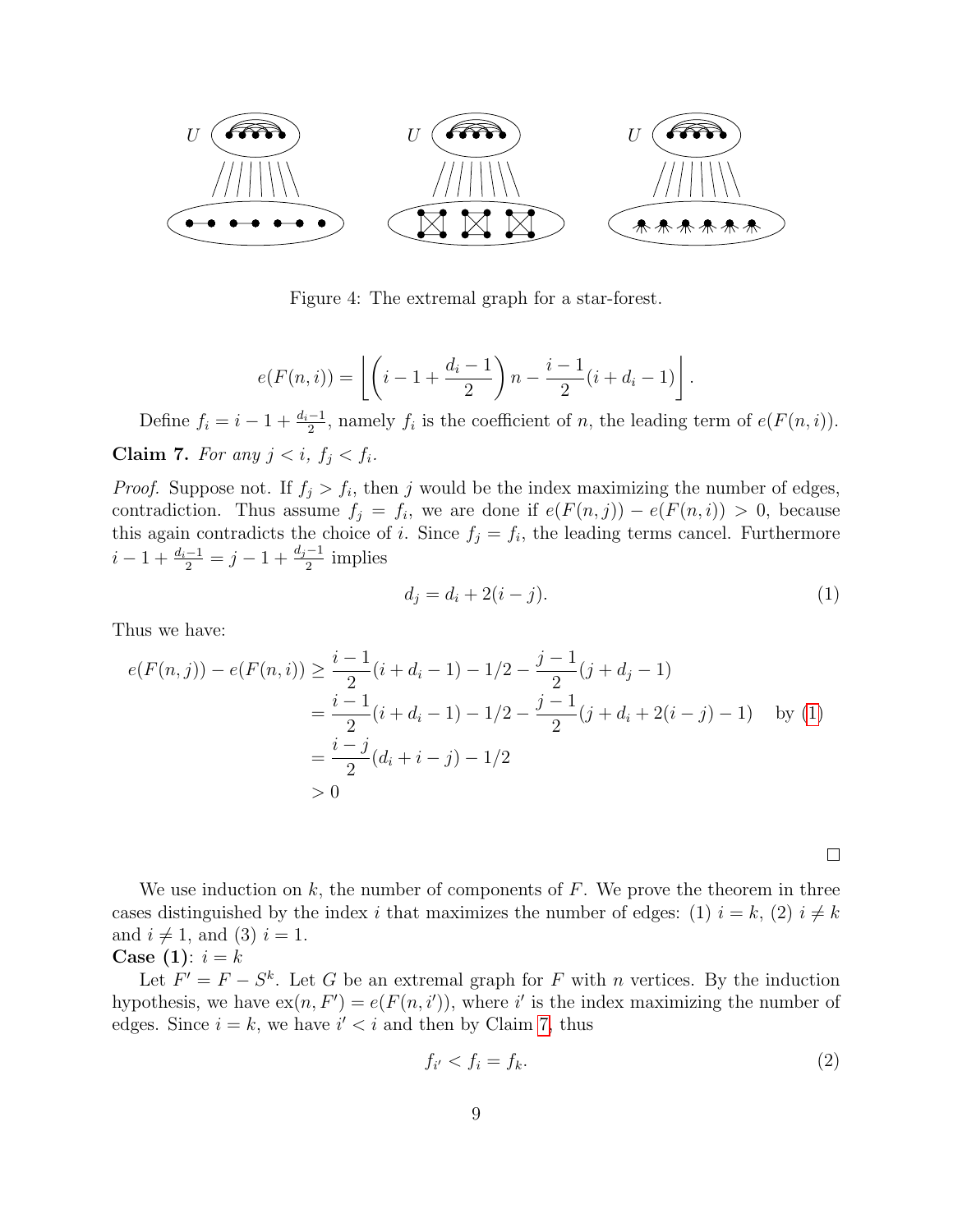Note that  $F(n, i)$  is F-free, we have

$$
ex(n, F') = f_{i'}n + O(d_{i'}) < f_kn + O(d_k) = e(F(n, k)) \le e(G).
$$

Thus  $F' = S^1 \cup S^2 \cup \cdots \cup S^{k-1} \subseteq G$  by induction hypothesis.

It suffices to prove that there exists a vertex subset  $U \subseteq V(G)$  of order  $k-1$ , such that every vertex in U has linear degree, that is,  $d(v) = \Omega(n)$ . Indeed, if such a U exists, then  $G-U$  has to be  $S^k$ -free. Otherwise, say there is a  $S^k$  in  $G-U$ , then we can get  $F'$  using vertices in U as centers and their neighbors in  $G - U - S^k$  as leaves, which gives a copy of  $F' \cup S^k = F$ , which is a contradiction. Hence  $G \subseteq F(n, k)$  as desired.

Now we prove such a U exists. We know  $F' \subseteq G$ , namely there are  $k-1$  disjoint stars in G. Take any one of them, say  $S^j$ ,  $1 \le j \le k-1$ . Notice that  $G - S^j$  has to be F'-free, since otherwise a copy of  $F'$  in  $G - S^j$  together with  $S^j$  yields a copy of  $S^1 \cup S^2 \cup \cdots \cup S^{k-1} \cup S^j$ . Since  $S^k \subseteq S^j$  we get that  $F \subseteq G$ , which is a contradiction. Note that  $e(G[S^j]) \leq {d_j+1 \choose 2}$  $_{2}^{+1})$ and  $e(G) \ge e(F(n,k))$ . Let  $e_0$  be the number of edges between  $S^j$  and  $G - S^j$ . Then we have

$$
e_0 = e(G) - e(G - S^j) - e(G[S^j])
$$
  
\n
$$
\geq e(F(n, k)) - \exp(n, F') - {d_j + 1 \choose 2}
$$
  
\n
$$
\sim f_k n - f_{i'} n = \Omega(n)
$$
 by (2).

Thus there is a vertex in  $S^j$  with linear degree. Since this is true for every j with  $1 \leq j \leq k-1$ , take the one with linear degree from each star, these  $k-1$  vertices form the desired set U.

This finishes the proof of Case (1).

#### **Case** (2):  $i \neq k$  and  $i \neq 1$

Let  $F^* = S^i \cup S^{i+1} \cup \cdots \cup S^k$  and  $F' = F - F^*$ . Similarly if i' is the index maximizing the number of edges for  $F'$ , then  $f_{i'} < f_i$  by Claim [7.](#page-8-2)

<span id="page-9-1"></span>**Claim 8.**  $ex(n, F^*) = \left\lfloor \frac{d_i - 1}{2}n \right\rfloor$ .

*Proof.* Since i is the index maximizing the number of edges for F, thus for any  $\ell > i$ ,  $f_{\ell} \leq f_i$ , or  $\ell - 1 + \frac{d_{\ell}-1}{2} \leq i - 1 + \frac{d_i-1}{2}$ , this implies

<span id="page-9-0"></span>
$$
\ell - i + \frac{d_{\ell} - 1}{2} \le \frac{d_i - 1}{2}.\tag{3}
$$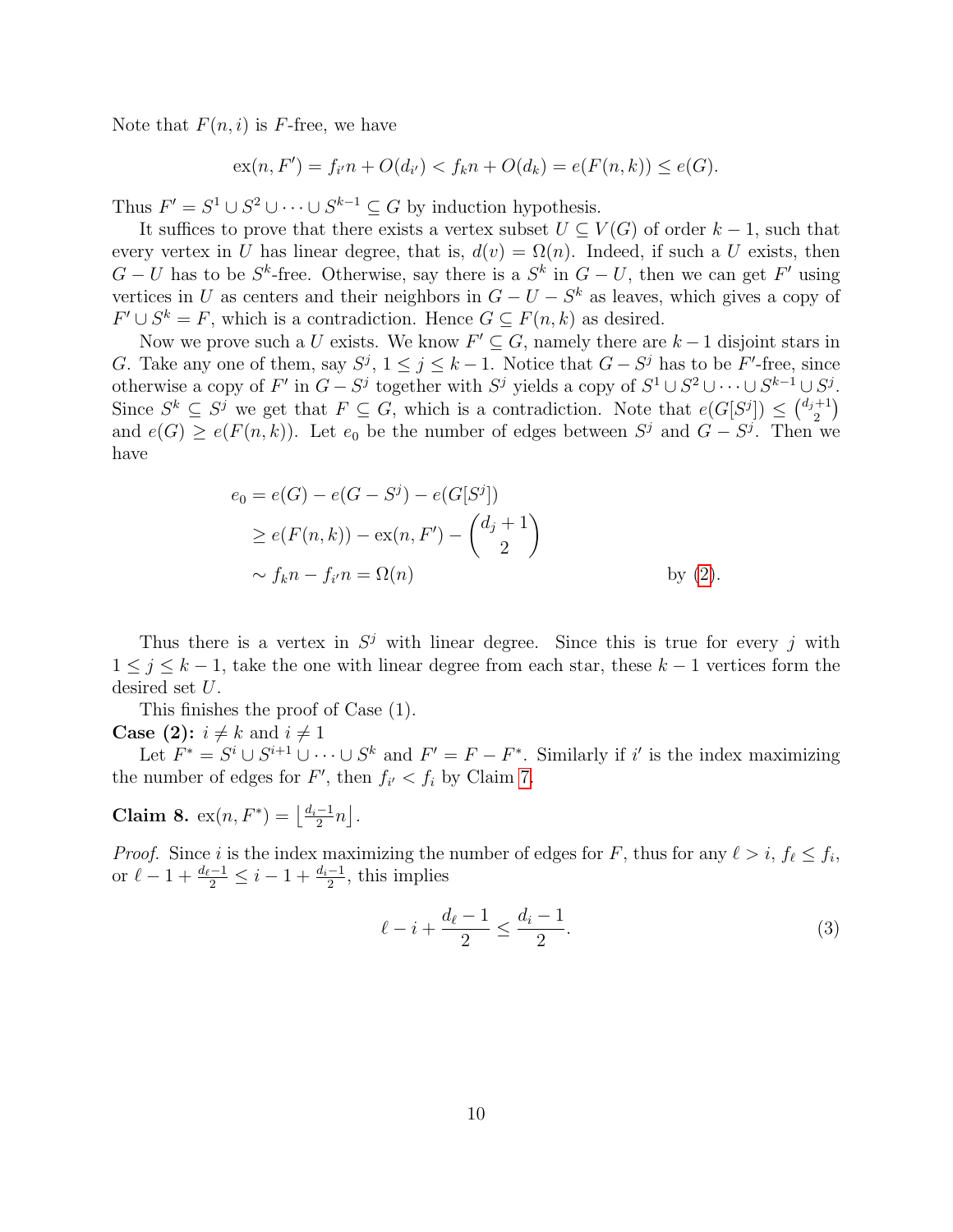And by the induction hypothesis we have,

$$
\begin{split} \n\exp(n, F^*) &= \max_{1 \le i^* \le k - i + 1} \left\{ \left[ i^* - 1 + \frac{d_{i^*} - 1}{2} \right] n - \left[ \frac{i^* - 1}{2} (i^* + d_{i^*} - 1) \right] \right\} \\ \n&\le \max_{1 \le i^* \le k - i + 1} \left\{ \left[ i^* - 1 + \frac{d_{i^*} - 1}{2} \right] n \right\} \\ \n&= \max_{i \le \ell \le k} \left\{ \left[ \ell - i + \frac{d_{\ell} - 1}{2} \right] n \right\} \\ \n&\le \frac{d_i - 1}{2} n \qquad \text{by (3).} \n\end{split}
$$

On the other hand, a  $S^i$ -free graph is  $F^*$ -free, thus  $ex(n, F^*) \geq \left\lfloor \frac{d_i-1}{2}n \right\rfloor$ .

Let G be an extremal graph for F on n vertices. Recall  $F' = S^1 \cup \cdots \cup S^{i-1}$ , the choice of i and the extremality of G implies  $e(G) \ge e(F(n,i)) > \text{ex}(n, F')$ . Thus  $F' \subseteq G$ . As before if we can show there is a vertex with linear degree in each star in  $F' \subseteq G$ , then we have a set U of order  $i-1$ , each vertex of which has linear degree and  $G-U$  is  $F^*$ -free. Then by Claim [8](#page-9-1) we get  $G \subseteq F(n, i)$ .

 $\Box$ 

Take any star in a copy of F' in G, say  $S^j$ , note that  $j < i$ . We take the same approach as before to prove that the number of edges between  $S^j$  and  $G - S^j$  is linear, namely  $e_0 = \Omega(n)$ , which implies the existence of a vertex with linear degree as desired.

Note that  $G - S^j$  must be  $(F - S^j)$ -free. We now give an upper bound on  $e(G - S^j)$ . Let  $F'' = F - S^j$  and let i'' be the index maximizing the number of edges for  $F''$ .

If  $i'' < j < i$ , then by Claim [7,](#page-8-2)  $f_{i''} < f_i$  and thus

$$
e(G - S^j) \le \operatorname{ex}(n, F'') \le f_{i''} n.
$$

Therefore  $e_0 = e(G) - e(G[S^j]) - e(G - S^j) \geq f_i n - f_{i''} n - {d_j + 1 \choose 2}$  $\binom{+1}{2} = \Omega(n)$  as desired.

Notice that in  $F''$ , all indices after j were shifted to the left by one, that is  $F'' =$  $S^1 \cup \cdots \cup S^{j-1} \cup S^{j+1} \cup \cdots \cup S^k$ . Thus if  $i'' \geq j$ , by the definition of  $f_i$ , then it is the same index as F that maximizes the number of edges for  $F''$ , that is i in F and  $i - 1$  in  $F''$ .

Thus  $i'' = i - 1$ . In this case  $e(G - S^j) \leq [(i - 1) - 1] + \frac{d_i - 1}{2} = f_i - 1$ . Thus  $e_0 \geq$  $f_i n - f_{i''} n - {d_j+1 \choose 2}$  $\binom{+1}{2}$  =  $n - \binom{d_j+1}{2}$  $\binom{+1}{2} = \Omega(n)$  as desired.

This finishes the proof of Case(2).

Case (3):  $i = 1$ .

Let G an extremal graph for F. We want to show:  $e(G) = ex(n, F) = \left\lfloor \frac{d_1 - 1}{2}n \right\rfloor$ . Since an S<sup>1</sup>-free graph is F-free,  $e(G) \geq \left\lfloor \frac{d_1-1}{2}n \right\rfloor$ .

We may assume  $\Delta(G) \geq d_1$ , since otherwise  $e(G) \leq \frac{d_1-1}{2}n$ . Let v be a vertex of degree  $\Delta(G)$ , so  $d(v) \geq d_1$ . Thus we can get a  $S^1$  from  $N(v) \cup \{v\}$  with v as its center. Note that since  $i = 1$ , we have for any  $j > 1$ ,  $f_j \le \frac{d_1 - 1}{2}$ . Let  $F^* = F - S^1 = S^2 \cup \cdots \cup S^k$ . Note that in  $F^*$ , all indices were shifted to the left by one. Hence if  $i^*$  is the index maximizing the number of edges for  $F^*$ , then it was  $j = i^* + 1 \ge 2$  in  $F$ . Thus  $f_{i^*} = [(j-1)-1] + \frac{d_j - 1}{2} = \overline{f}_j - 1 \le \frac{d_1 - 1}{2} - 1$ .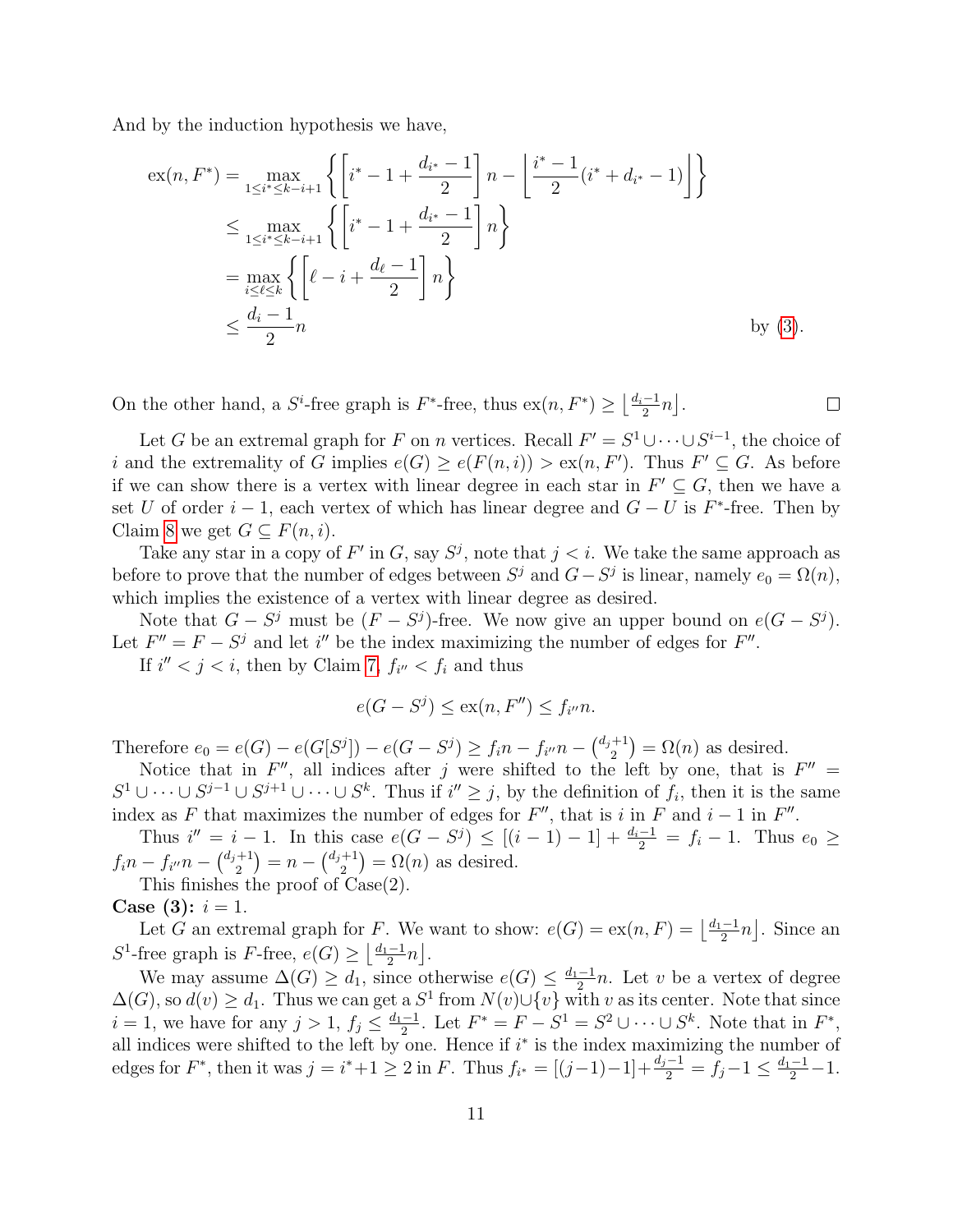Let  $e_0$  be the number of edges between  $S^1$  and  $G - S^1$ , then  $e_0 = e(G) - e([S^1]) - e(G - G)$  $S^1$ )  $\geq \frac{d_1-1}{2} - \left(\frac{d_1+1}{2}\right)$  $\binom{+1}{2} - f_{i^*} n \geq n - \binom{d_1+1}{2}$  $\binom{+1}{2} = \Omega(n)$ . Thus there is a vertex of linear degree in  $S^1$ , let it be u. This implies  $G - \{u\}$  is  $F^*$ -free. Thus

$$
e(G) = d(u) + e(G - u) \le n - 1 + \operatorname{ex}(n, F^*) \le n - 1 + f_{i^*} n \le \frac{d_1 - 1}{2} n - 1 < e(F(n, 1)),
$$

 $\Box$ 

which is a contradiction.

This finishes the proof of Case (3) and hence also of Theorem [3.](#page-2-0)

# 4 Forests with components of order 4

Now we consider the forest whose components are all of order 4. Notice that there are only two trees of order 4: the path  $P_4$  and the star  $S_3$ . Let  $F = a \cdot P_4 \cup b \cdot S_3$ . Let  $G_F^1(n)$  be the n-vertex graph constructed as follows: assume  $n - b = 3d + r$  with  $r \leq 2$ ,  $G_F^1(n)$  contains b universal vertices, the remaining graph is  $K_r \cup d \cdot K_3$ . Let  $G_F^2(n)$  be the *n*-vertex graph containing  $2a + b - 1$  universal vertices and the remaining graph is empty. See Figure [5.](#page-11-0) It is easy to check that both  $G_F^1(n)$  and  $G_F^2(n)$  are F-free as the set of universal vertices is too small.



<span id="page-11-0"></span>Figure 5: The extremal graphs for a forest with components of order 4.

**Theorem 7.** Given  $F = a \cdot P_4 \cup b \cdot S_3$ , and n is sufficiently large and assume  $n = 3d + r$ with  $r \leq 2$ , then

- (i). If  $a = 1$  and  $r = 0$ , then  $G_F^1(n)$  is the unique extremal graph; if  $a = 1$  and  $r \neq 0$ , then  $G_F^1(n)$  and  $G_F^2(n)$  are the only extremal graphs.
- (ii). If  $a > 1$ , then  $G_F^2(n)$  is the unique extremal graph.

We only give a sketch of the proof. Use induction on b, the number of copies of  $S_3$ . Let G be an extremal graph with n vertices, then  $e(G) \ge e(G_F^i(n)), i = 1, 2$ . Thus G contains a copy of  $S_3$ , similar as the proof for star-forest, any copy of  $S_3$  in G contains a vertex, say v, of degree  $\Omega(n)$ . Then  $G - \{v\}$  must be F'-free where  $F' = a \cdot P_4 \cup (b-1) \cdot S_3$ . Then by the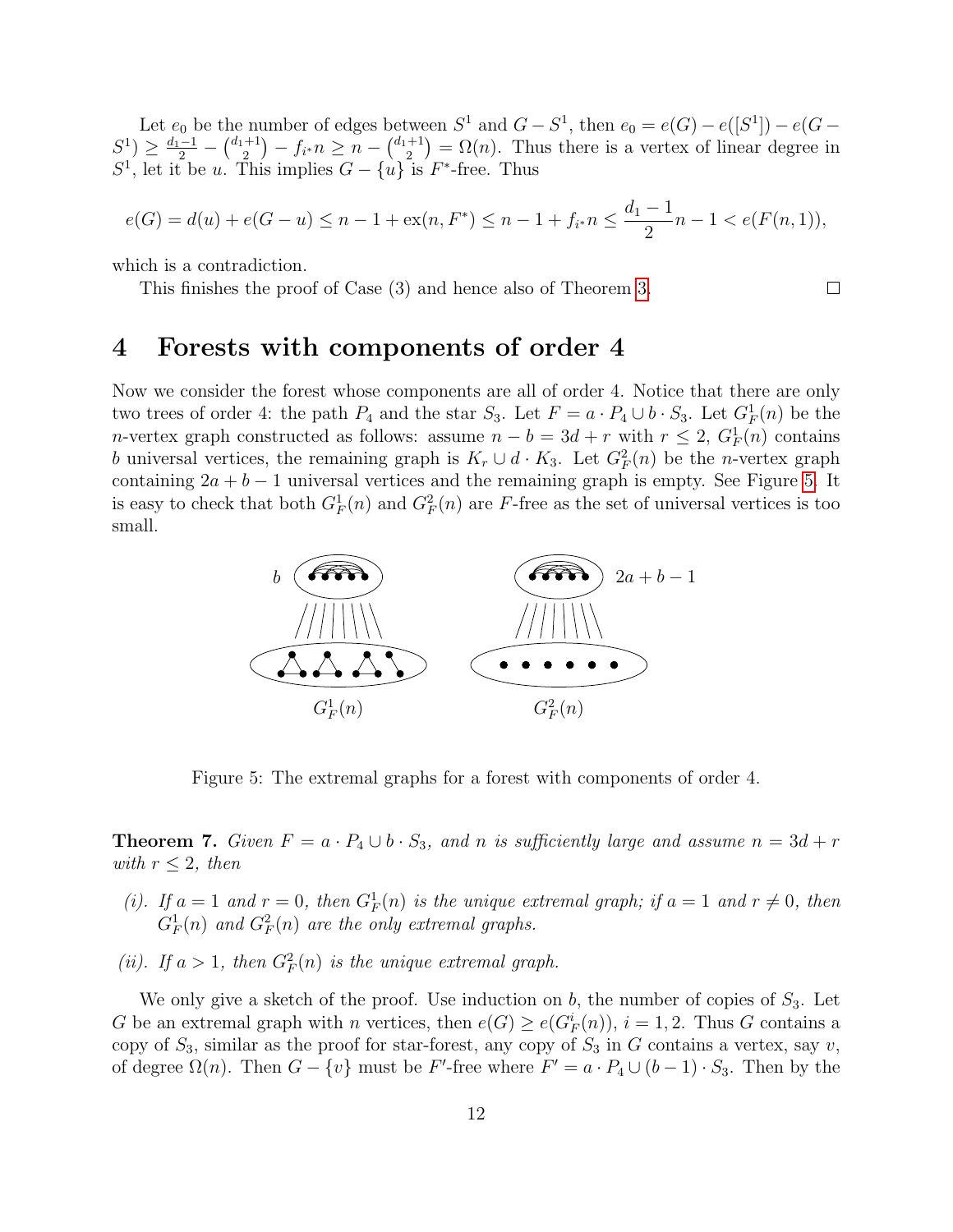inductive hypothesis,  $G - \{v\}$  has to be  $G_{F'}^i(n-1)$ , which then implies  $G \subseteq G_F^i(n)$ . The base case of the induction is when  $b = 0$ , then the graph is  $a \cdot P_4$ . This also explains why we have two different constructions for the extremal graphs. Because when  $a = 1$ , by a result of Faudree and Schelp [\[11\]](#page-13-8), vertex disjoint copies of triangles or a star are the extremal graphs (actually, they showed a combination of triangles and a smaller star is also an extremal case, but here, if any triangle appears, then the number of universal vertices will be fewer which yields a construction worse than  $G_F^1$  and  $G_F^2$ ); when  $a > 1$ , then Theorem [4](#page-2-2) (or Theorem [2\)](#page-1-0) implies that  $G_F^2(n)$  is the unique extremal graph.

The same technique can be applied on  $a \cdot P_\ell \cup b \cdot S_t$  but the proof is very technical.

## Acknowledgments

We would like to thank József Balogh, Alexandr Kostochka and Douglas B. West for encouragement and fruitful discussions.

## References

- <span id="page-12-0"></span>[1] B. Bollobás. *Modern Graph Theory*. Springer Science+Business Meda, Inc., USA, 3rd edition, 1998.
- <span id="page-12-4"></span>[2] J. A. Bondy and M. Simonovits. Cycles of even length in graphs. J. Combinatorial Theory Ser. B, 16:97–105, 1974.
- <span id="page-12-7"></span>[3] S. Brandt. Subtrees and subforests of graphs. J. Comb. Theory, Ser. B, 61(1):63–70, 1994.
- <span id="page-12-3"></span>[4] W. G. Brown. On graphs that do no contain a Thomsen graph. Canad. Math. Bull., 9:281–289, 1966.
- <span id="page-12-8"></span>[5] N. Bushaw and N. Kettle. Turán numbers of multiple paths and equibipartite forests. Combinatorics, Probability and Computing, 20:837–853, 2011.
- <span id="page-12-6"></span>[6] P. Erdős. Extremal problems in graph theory. Theory of Graphs and its Applications (Proc. Sympos. Smolenice, 1963), pages 29–36, 1964.
- <span id="page-12-5"></span>[7] P. Erdős and T. Gallai. On maximal paths and circuits of graphs. Acta Math. Acad. Sci. Hungar., 10:337–356, 1959.
- <span id="page-12-2"></span>[8] P. Erdős, A. Rényi, and V. T. Sós. On a problem of graph theory. *Studia Sci. Math.* Hungar., 1:215–235, 1966.
- <span id="page-12-1"></span>[9] P. Erdős and M. Simonovits. A limit theorem in graph theory. Studia Sci. Math. Hungar., 1:51–57, 1966.